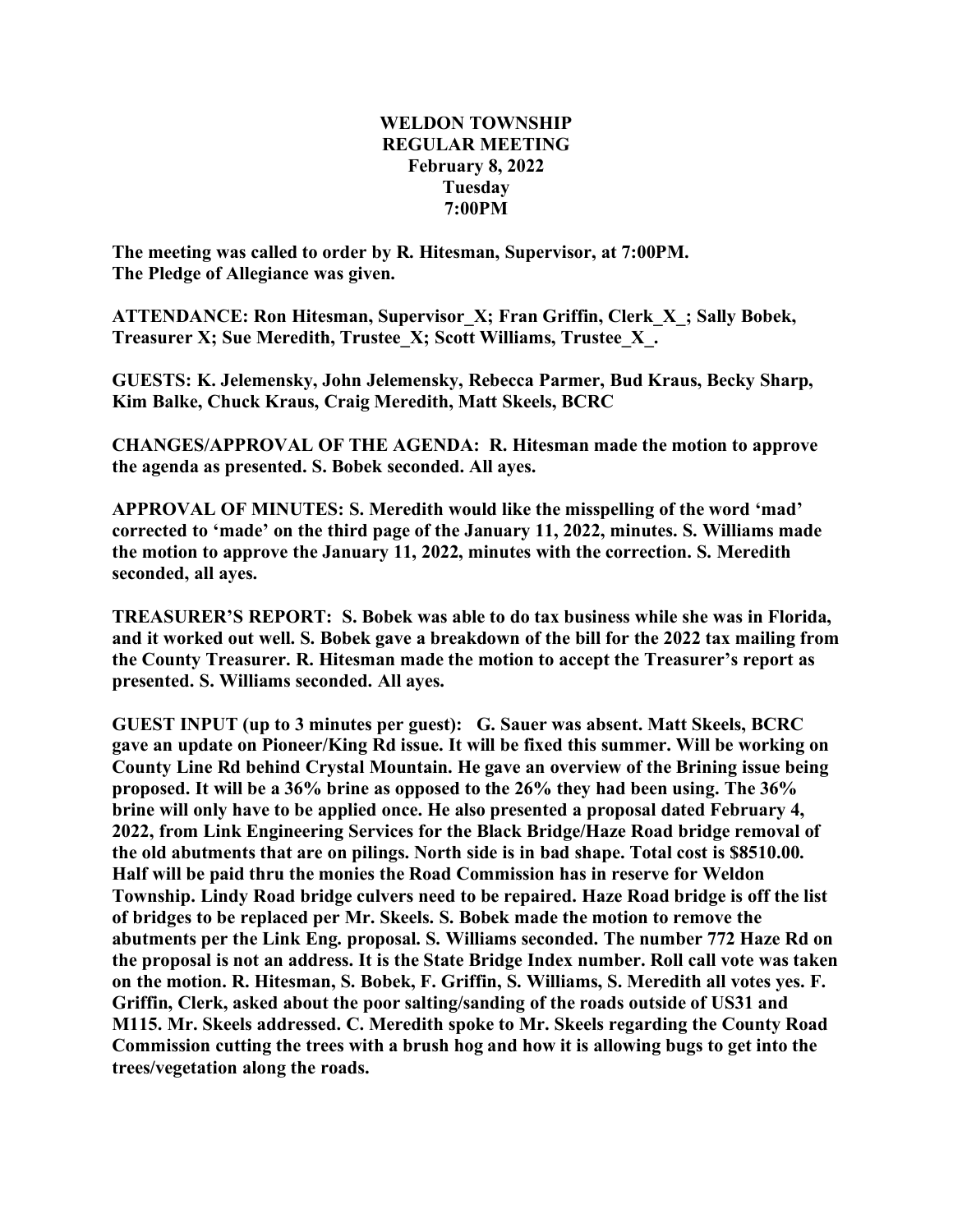## **REPORTS:**

**ZONING ADMINISTRATOR: C. Meredith's report is on file, and he also mentioned that the Short-Term Rental bills are still in the State legislature.**

**DAY USE PARK: C. Meredith gave his report. Report is on file.**

**INVASIVE SPECIES GRANT: Rebecca Parmer has been working on the Invasive Species Grant that has been submitted for review. Should hear something next month. She viewed a webinar regarding grants--DNR Recreation Passport Grant for development or renovation for five years. It is a 25% matching grant (\$7500-\$15,000). The deadline is April 1, 2022.**

**PLANNING COMMISSION: C. Kraus—no report currently. PC will be meeting again in April 2022.**

**LIQUOR INSPECTOR REPORT: Report on file.**

**ASSESSOR'S REPORT: Assessor's report is on file.**

**BUDGET REPORT: Clerk asked to amend the Budget by moving \$4002 from 101.000 Township Board to the following: \$1000 to 265.000 Township Hall and Grounds; \$2500 to 253.000 Treasurer; \$500 to 410.000 Planning and Zoning; \$1.00 to 276.000 Cemetery; and \$1.00 to Payroll Expenses. R. Hitesman made the motion to amend the budget as requested. S. Bobek seconded. All ayes.**

**SUPERVISOR COMMENTS: R. Hitesman asked the Board's approval for J. Hitesman and C. Bobek to take the MTA BOR training at \$78 each. R. Hitesman will register them in the morning. F. Griffin motioned to approve. S. Williams seconded. All ayes. BCRC looking at putting the flashing signs at the intersection of Weldon and Lindy Rd. It will be at the expense of the BCRC per M. Skeels.**

**CLERK COMMENTS: F. Griffin stated there is an issue with checks not getting cashed in a timely manner. She would like permission to obtain a VOID AFTER 90 DAYS stamp to put on checks so the extra work can be avoided. It is more difficult if uncleared checks overlap fiscal years. Budget Hearing date and time set for March 8, 2022, at 6:30PM. The phone line in the Treasurer's office was repaired by Acentek.**

**UNFINISHED BUSINESS: Website—Sally has talked to Jim Stamm. It is \$400 to create the website that he sent a sample of. He would not charge for minor changes like adding meeting minutes. Will put on next month's agenda. Veteran's Memorial (8/2016) R. Hitesman stated he has seen a picture of it, but it has not been installed yet. Tabled until spring. Short-Term Rentals-tabled. Nuisance Ordinance amendments tabled. House Plaque-S. Williams gave an update. G. Stevens is getting old pictures of it.**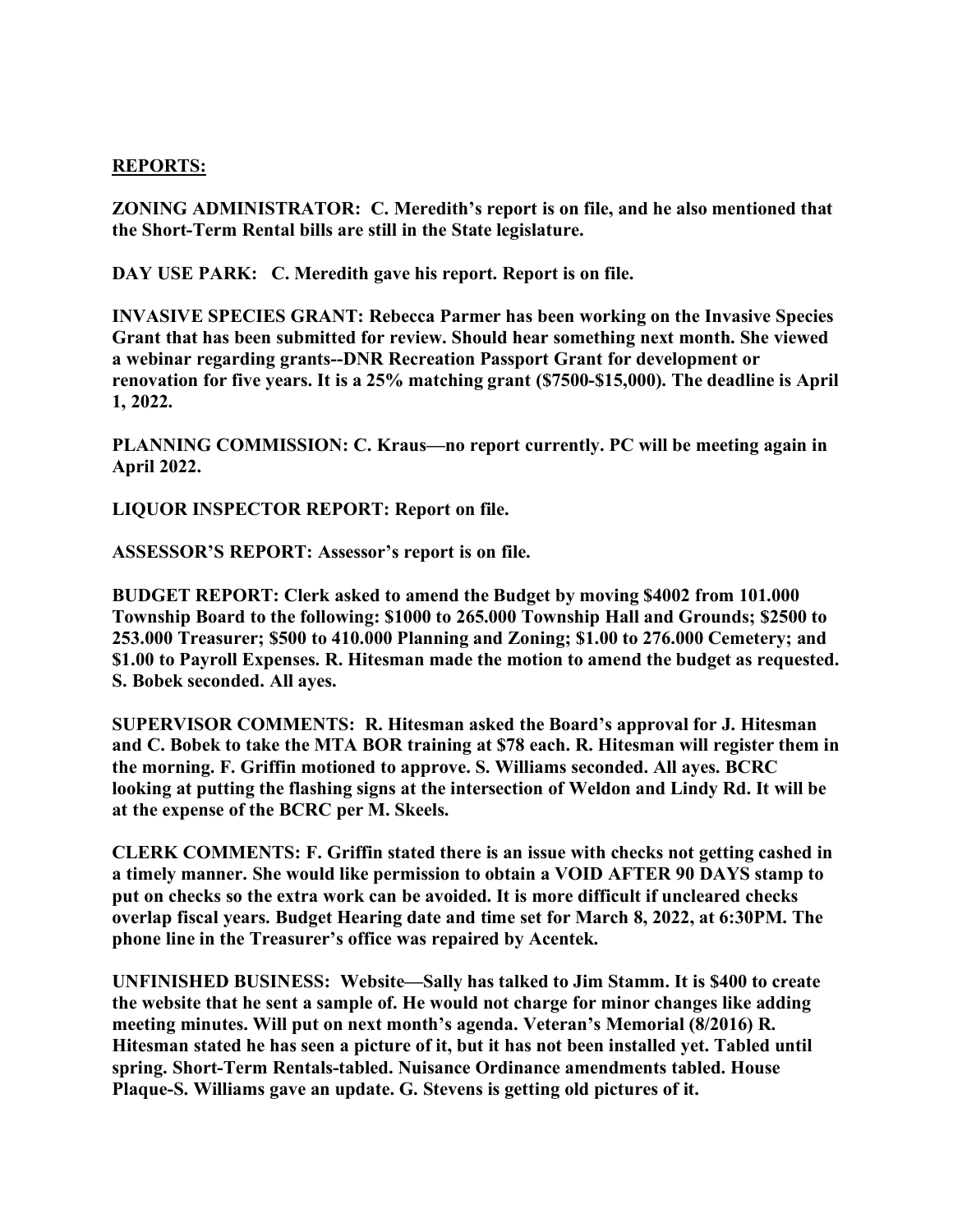**NEW BUSINESS: Cleanup Day—S. Bobek would like to start helping people again that are unable to get their 'junk' to the cleanup. She will check with the High School coach to see if the sports teams would like to volunteer to help. C. Bobek will use his trailer. F. Griffin would everyone to bring to the next meeting possible uses for the ARPA money. She suggested a generator for the Hall. Carpeting was also mentioned. Board approved the Job Descriptions that were in all Board members packets.**

| <b>BILLS</b>                                   | <b>February 8, 2022</b> |
|------------------------------------------------|-------------------------|
| Ron Hitesman – Liq Enf (Jan bills)             | 550.00                  |
| <b>State of Michigan-SUW tax</b>               | 674.12                  |
| <b>Board Pay</b>                               | 3258.34                 |
| <b>Assessor Pay</b>                            | 1540.00                 |
| <b>Dave Kane</b>                               | 60.00                   |
| <b>Julie Lonn</b>                              | 50.00                   |
| <b>Chris Jones (Dpty Treas)</b>                | 60.00                   |
| Fran Griffin-reimburse postage                 | 17.86                   |
| <b>AFLAC</b>                                   | 321.43                  |
| Acentek                                        | 218.53                  |
| <b>Benzie County Treasurer-taxes</b>           | 1966.60                 |
| Baird, Cotter, and Bishop- tax prep            | 400.00                  |
| <b>VISA</b>                                    | 233.21                  |
| <b>Cherryland Electric</b>                     | 70.02                   |
| Craig Meredith-PLOW/DUP/Hall                   | 168.00                  |
| <b>ElectionSource</b>                          | 343.00                  |
| Craig Meredith-ZA and LUP fee                  | 278.00                  |
| Rob Aldrich (reissue check 12999 lost)         | 200.00                  |
| Carrie Aldrich (reissue check 13003 lost)      | 100.00                  |
| Jane Hitesman (reissue check 12571 lost)       | 30.00                   |
| Martin K Lonn (reissue check 12747 lost)       | 30.00                   |
| <b>Pioneer Press</b>                           | 103.20                  |
| <b>Rebecca Parmer-reimb for P&amp;Z series</b> | 108.00                  |

**TOTAL……………………………………………………\$ 10,780.31 S. Bobek made the motion to approve paying the bills. R. Hitesman seconded. All ayes.**

**CORRESPONDENCE: West Benzie Joint Master Plan 2022 intention, Benzie Bus Thank You card, BVDL Newsletter/report, Benzie Heritage newsletter, Networks NW Jan letter, Par Plan News January, Center for Local, State and Urban Policy January report.**

**PUBLIC COMMENT: K. Jelemensky spoke on Black Bridge, website, Cleanup Day and notifying the public. Bud Kraus would like to see a walking bridge on Haze Rd. There seems to be a lot of trash left in the north woods area. He also inquired about the trash at**